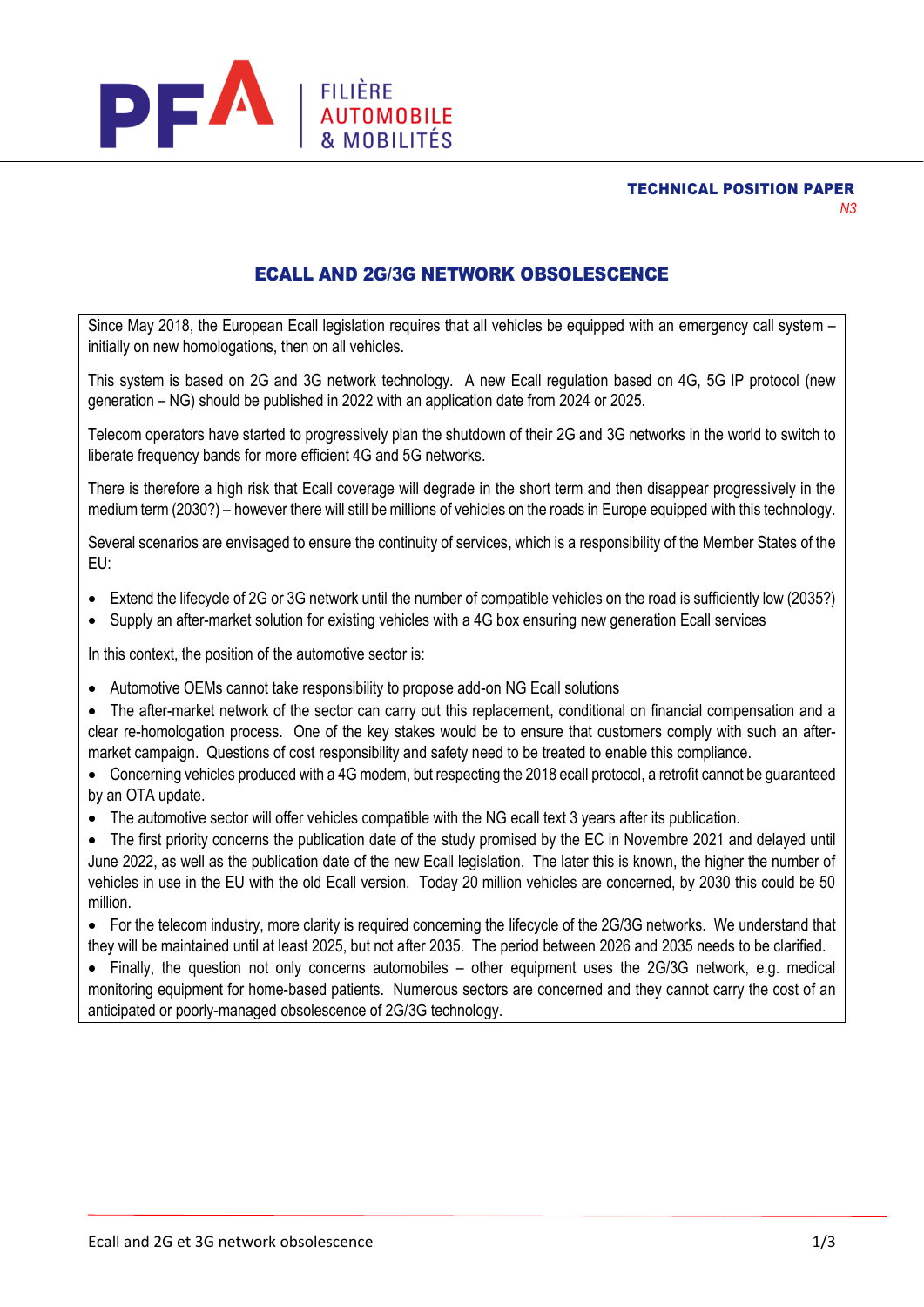

## **European law does not appear to impose the obligation to maintain an emergency call service**

- There is no obligation in the law to maintain a minimum telephone service (emergency call)
- Directive 2002/22/EC 'Universal service directive' annexe 1 relative to Article 10.
- Nevertheless, car manufacturers cannot be held responsible for problems linked to the disappearance or misfunction of any systems other than their own, and in particular problems linked to cellular network (e.g. closure of 2G-3G networks)

Note that the telecom operators are within their rights to use the licensed frequencies as they wish.

**Automobile manufacturers cannot accept financial obligations linked to the possible disappearance of the communication system which is imposed for the Ecall service (linked to the closure of the 2G and 3G networks after 2025 or 2030)**

- Car manufacturers respected their obligations to integrate ECall in conformity with the European directive and the Ecall standard.
- The decisions to shut down the 2G/3G networks is not their responsibility.

#### **Automobile manufacturers cannot be involved with add-on Ecall solutions and their responsibility cannot be implied to justify the update costs**

Automobile manufacturers are not concerned by aftermarket solutions (smartphone, aftermarket telematics units, aftermarket dedicated Ecall systems, etc.) and cannot commit their financial responsibility. Aftermarket solutions do not respect homologation criteria.

At this time, aftermarket solutions are not considered being at the same safety level as telematics which are integrated into the vehicle (eCall certification).

The current version of the eCall standard is not conceived to be integrated in smartphone-based systems and this option cannot be considered as a workaround for vehicles which have a non-functional eCall. One important topic is to avoid false positives.

### **NG Ecall 2022**

Over the past few years, many OEMs have started to sell vehicles equipped with a 4G Modem which is compatible with 2G and 3G eCall networks. The New Generation eCall regulation based on IP protocol applicable to 4G, 5G,… networks should be published in 2022 with an application date from 2024 according to the different vehicle types.

- Will these vehicles be compatible with NG 2022 eCall ? It remains to be demonstrated that all the 4G modems integrated into the telematic systems can be updated to NG eCall by an Over-The-Air update. - Manufacturers request 3 years after the new regulation publication (NG eCall) to start selling the first NGeCall vehicles.

### **What is the technical feasibility to update 4G modems Over The Air?**